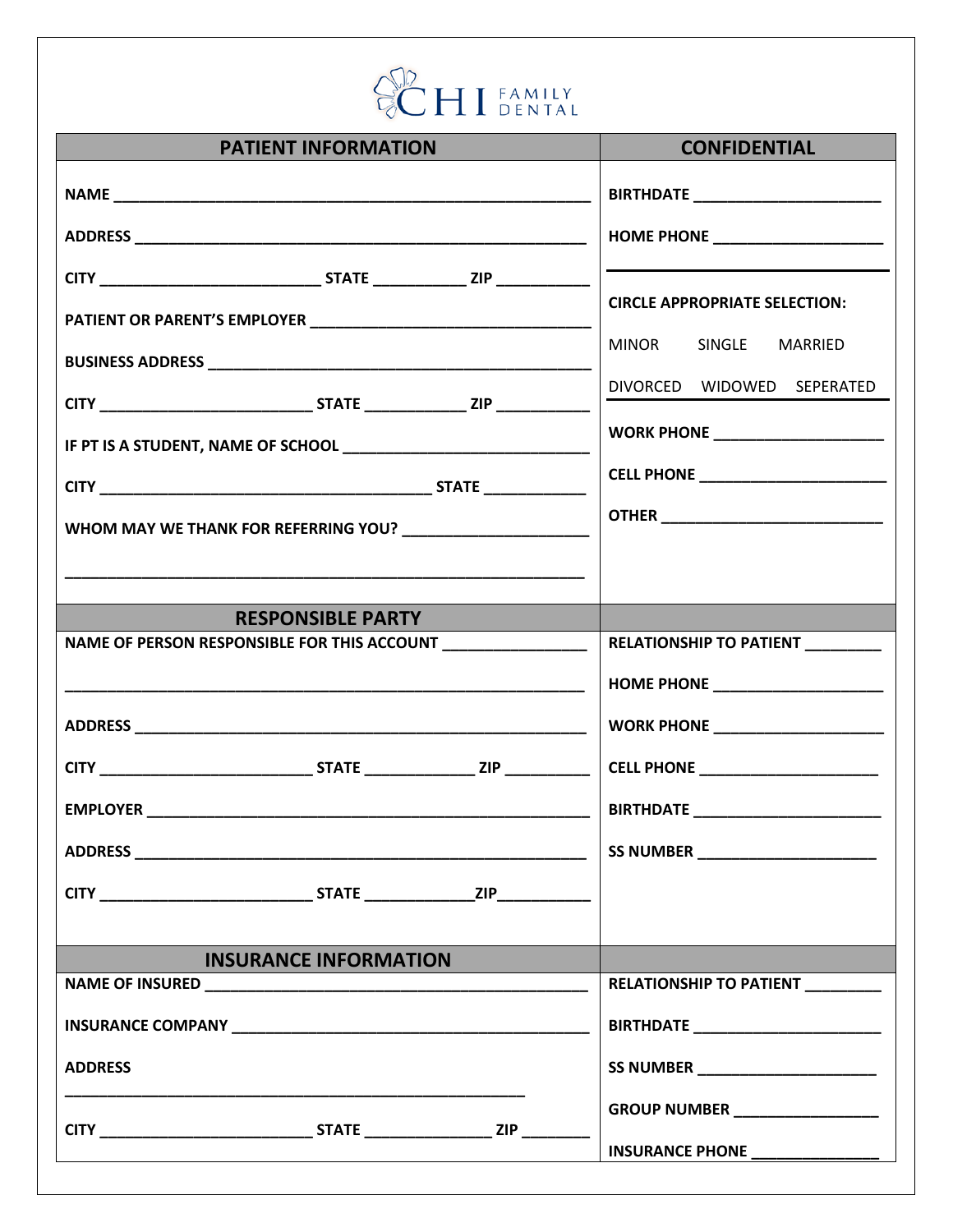|                                                  |                                                              |                       |           | <b>PAGE 2</b>                                         |
|--------------------------------------------------|--------------------------------------------------------------|-----------------------|-----------|-------------------------------------------------------|
|                                                  | <b>ADDITIONAL INSURANCE</b>                                  |                       |           |                                                       |
|                                                  |                                                              |                       |           |                                                       |
|                                                  |                                                              |                       |           |                                                       |
|                                                  |                                                              |                       |           |                                                       |
|                                                  |                                                              |                       |           |                                                       |
|                                                  |                                                              |                       |           |                                                       |
|                                                  | <b>PATIENT MEDICAL HISTORY</b>                               |                       |           |                                                       |
| <b>PHYSICIAN NAME</b>                            |                                                              |                       |           | PHYSICIAN PHONE <b>And All PHYSICIAN</b>              |
|                                                  |                                                              |                       |           |                                                       |
|                                                  |                                                              |                       |           | DATE OF LAST EXAM ______________                      |
|                                                  | • ARE YOU UNDER THE CARE OF A PHYSICIAN                      | <b>YES</b>            | <b>NO</b> |                                                       |
|                                                  | • HAVE YOU BEEN HOSPITALIZED IN THE LAST                     |                       |           | <b>WOMEN ONLY:</b>                                    |
| <b>FIVE YEARS</b>                                |                                                              | <b>YES</b>            | NO.       | • ARE YOU PREGNANT ________                           |
|                                                  | • ARE YOU TAKING MEDICATIONS? INCLUDING                      |                       |           | • ARE YOU NURSING                                     |
|                                                  | <b>OVER THE COUNTER AND PRESCRIPTION.</b>                    | YES                   | NO.       | • ARE YOU TAING BIRTH                                 |
| • DO YOU USE TOBACCO?                            |                                                              | YES                   | NO.       | CONTROL PILLS ____________                            |
| • DO YOU USE ALCOHOL?                            |                                                              | <b>YES</b>            | <b>NO</b> |                                                       |
|                                                  | • DO YOU USE COCAINE OR OTHER DRUGS?                         | <b>Example 19 YES</b> | <b>NO</b> |                                                       |
| • DO YOU WEAR CONTACTS?                          |                                                              | YES                   | <b>NO</b> |                                                       |
| <b>DO YOU HAVE ANY ALLERGIES?</b>                |                                                              | <b>YES</b>            | <b>NO</b> |                                                       |
|                                                  | • HAVE YOU EVER HAD A REACTION TO ANESTHETIC? YES            |                       | <b>NO</b> |                                                       |
|                                                  | PLEASE ANSWER ALL OF THE FOLLOWING QUESTIONS ABOUT YOURSELF: |                       |           | (MARK ALL ANSWERS WITH A YES OR                       |
|                                                  |                                                              |                       |           | NO)                                                   |
|                                                  | <b>YES</b><br><b>NO</b>                                      | <b>YES</b>            |           | <b>YES</b><br><b>NO</b>                               |
| <b>NO</b>                                        |                                                              |                       |           |                                                       |
| <b>HIGH BLOOD PRESSURE</b>                       | <b>FREQUENTLY TIRED</b>                                      |                       |           | <b>KIDNEY DISEASE</b>                                 |
| <b>HEART ATTACK</b>                              | <b>ANEMIA</b>                                                |                       |           | <b>AIDS/HIV INFECTION</b>                             |
| <b>RHEUMATIC FEVER</b>                           | <b>EMPHYSEMA</b>                                             |                       |           | STD'S                                                 |
| <b>SWOLLEN ANKLES</b><br><b>FAINING/SEIZURES</b> | <b>CANCER</b><br><b>ARTHRITIS</b>                            |                       |           | <b>THYROID PROBLEMS</b><br><b>HEPATITIS A, B OR C</b> |
| <b>ASTHMA</b>                                    | <b>JOINT REPLACEMENT</b>                                     |                       |           | <b>ULCERS</b>                                         |
| <b>LOW BLOOD PRESSURE</b>                        | <b>CHEST PAINS</b>                                           |                       |           | <b>RESPIRATORY PROBLEMS</b>                           |
| EPILEPSY/CONVULSIONS                             | <b>SHORT OF BREATH</b>                                       |                       |           |                                                       |
| <b>LEUKEMIA</b>                                  | <b>STROKE</b>                                                |                       |           |                                                       |
| <b>DIABETES</b>                                  | <b>HAY FEVER/ALLERGIES</b>                                   |                       |           |                                                       |
| <b>HEART DISEASE</b>                             | <b>TUBERCULOSIS</b>                                          |                       |           |                                                       |
| <b>CARDIAC PACE MAKER</b>                        | <b>RADIATION THERAPY</b>                                     |                       |           |                                                       |
| <b>HEART MURMER</b>                              | <b>GLAUCOMA</b>                                              |                       |           |                                                       |
| <b>ANGINA</b>                                    | <b>LIVER DISEASE</b>                                         |                       |           |                                                       |
|                                                  |                                                              |                       |           |                                                       |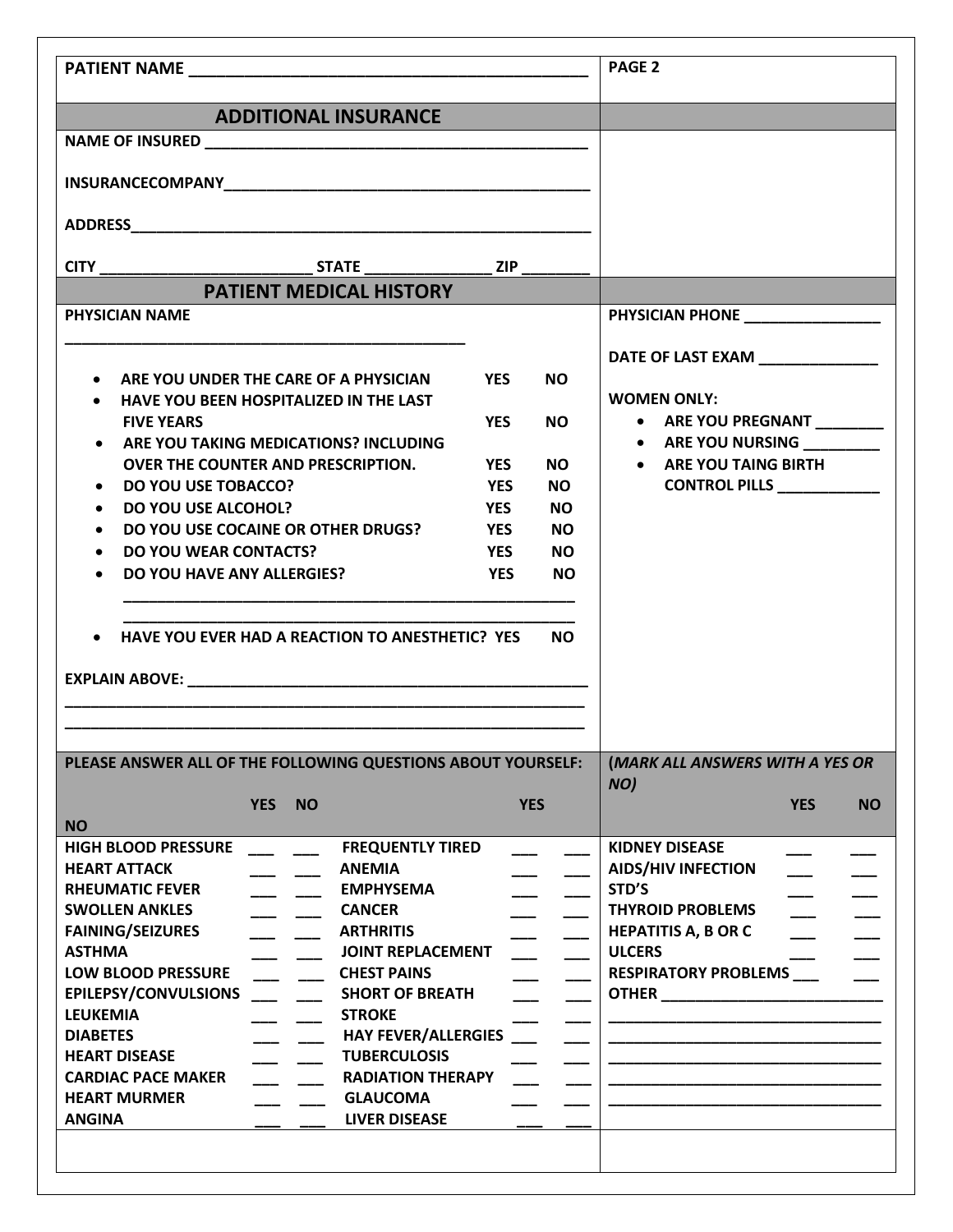|                   | <b>PATIENT NAME <i>PATIENT NAME</i></b>                                                                                                                                                                                                                                                                                                                                                                                                                                                                                                                                                                                                                                                                                                                                                                                                                                                                                                                                                                                                                                                                                                          | PAGE <sub>3</sub>                                                                  |
|-------------------|--------------------------------------------------------------------------------------------------------------------------------------------------------------------------------------------------------------------------------------------------------------------------------------------------------------------------------------------------------------------------------------------------------------------------------------------------------------------------------------------------------------------------------------------------------------------------------------------------------------------------------------------------------------------------------------------------------------------------------------------------------------------------------------------------------------------------------------------------------------------------------------------------------------------------------------------------------------------------------------------------------------------------------------------------------------------------------------------------------------------------------------------------|------------------------------------------------------------------------------------|
|                   | PATIENT DENTAL HISTORY                                                                                                                                                                                                                                                                                                                                                                                                                                                                                                                                                                                                                                                                                                                                                                                                                                                                                                                                                                                                                                                                                                                           |                                                                                    |
|                   | 1. DO YOUR GUMS BLEED WHILE BRUSHING OR FLOSSING?<br>2. ARE YOUR TEETH SENSITIVE TO HOT OR COLD LIQUIDS/FOODS?<br>3. ARE YOUR TEETH SENSITIVE TO SWEET OR SOUR LIQUIDS/FOODS?<br>4. DO YOU FEEL PAIN IN ANY OF YOUR TEETH?<br>5. DO YOU HAVE ANY SORES OR LUMPS IN YOUR MOUTH?<br>6. HAVE YOU EVER SUFFERED TRAUMA TO YOUR FACE MOUTH OR<br>JAW?<br>7. DOES YOUR JAW EVER CLICK, POP, CRACKLE OR ACHE?<br>8. DO YOU HAVE PAIN IN YOUR JAW JOINT, EAR OR SIDE OF THE<br><b>FACE?</b><br>9. DO YOU HAVE DIFFICULTY OPENING OR CLOSING YOUR MOUTH?<br>10. DO YOU HAVE DIFFICULTY CHEWING?<br>11. DO YOU HAVE FREQUENT HEADACHES?<br>12. DO YOU CLENCH OR GRIND YOUR TEETH?<br>13. DO YOU BITE YOUR LIPS OR CHEEKS FREQUENTLY?<br>14. HAVE YOU PROBLEMS WITH PREVIOUS DENTAL WORK?<br><b>15. HAVE YOU EVER HAD BRACES?</b><br>16. HOW MANY TIMES A DAY DO YOU BRUSH YOUR TEETH?<br>17. HOW OFTEN DO YOU FLOSS?<br>18. DO YOU USE A MANUAL BRUSH OR ELECTRIC?<br>19. DO YOU USE ANY TYPE OF MOUTH RINSE?<br>TELL ME WHAT YOU LIKE ABOUT YOUR SMILE: NAMEL ALL ARE AN ASSEMBLED ASSESSED.<br>IF YOU COULD CHANGE ANYTHING ABOUT YOUR SMILE, WHAT WOULD |                                                                                    |
| <b>THAT BE?</b>   |                                                                                                                                                                                                                                                                                                                                                                                                                                                                                                                                                                                                                                                                                                                                                                                                                                                                                                                                                                                                                                                                                                                                                  |                                                                                    |
|                   | I certify that I have read and understand the above<br>information. To the best of my knowledge, the above<br>questions have been answered accurately. I understand<br>that providing false or incorrect information can be<br>dangerous to my health.<br>PATIENT SIGNATURE<br><b>DATE</b>                                                                                                                                                                                                                                                                                                                                                                                                                                                                                                                                                                                                                                                                                                                                                                                                                                                       | <b>DENTIST SIGNATURE</b><br><b>DATE</b><br><b>WITNESS SIGNATURE</b><br><b>DATE</b> |
| <b>PRINT NAME</b> |                                                                                                                                                                                                                                                                                                                                                                                                                                                                                                                                                                                                                                                                                                                                                                                                                                                                                                                                                                                                                                                                                                                                                  |                                                                                    |
|                   |                                                                                                                                                                                                                                                                                                                                                                                                                                                                                                                                                                                                                                                                                                                                                                                                                                                                                                                                                                                                                                                                                                                                                  |                                                                                    |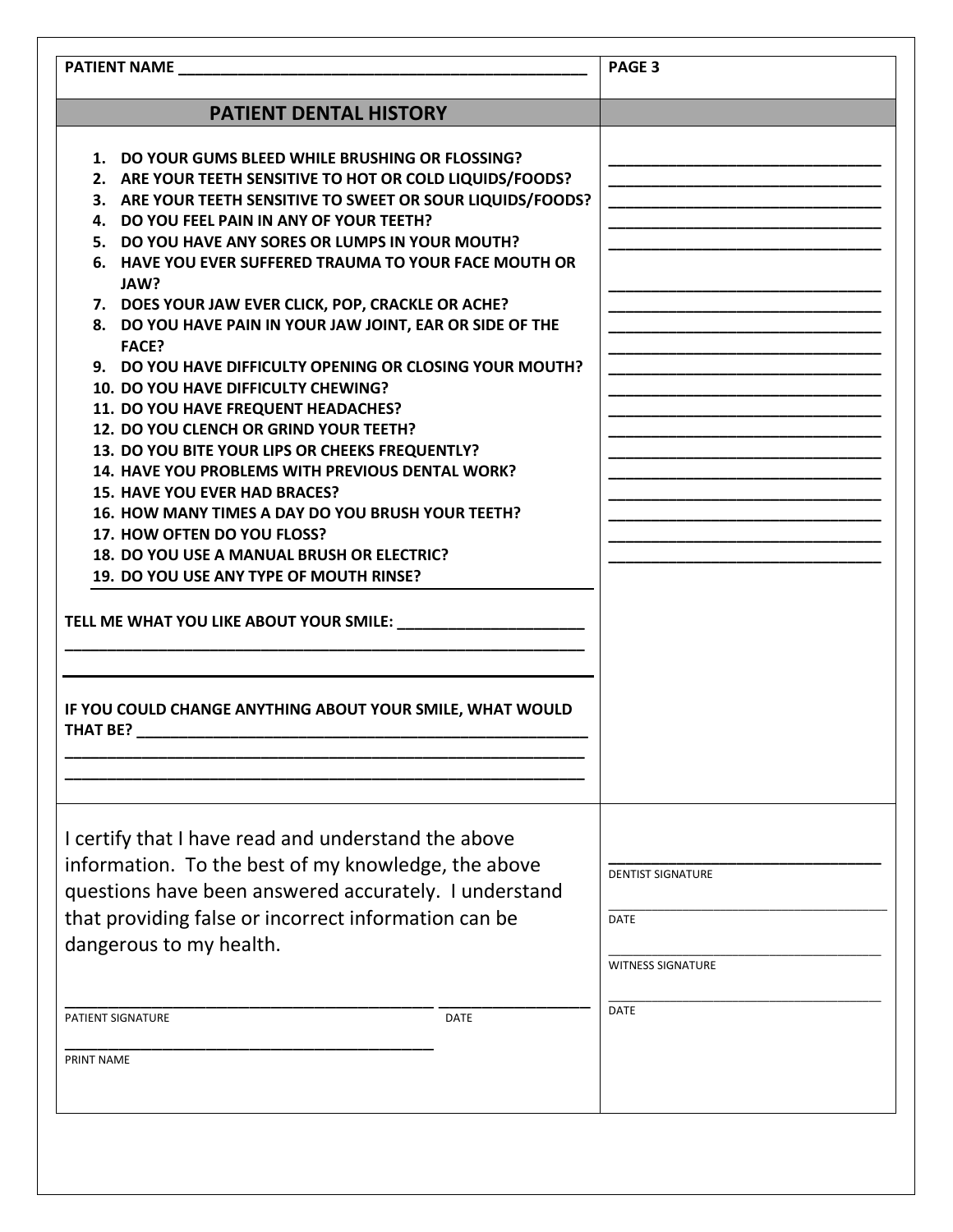

#### *This notice describes how medical/ Dental information about you may be used and disclosed and how you can get access to this information. Please read it carefully.*

We understand that the privacy of your personal information is important to you. As your dental office, we believe your right to privacy is a fundamental part of your treatment; as such, we want you to understand our privacy practices and procedures. Should you have any questions regarding these policies please do not hesitate to call the office at 281-778-9261

### *Information We Collect About You*

We collect personal information about you and your family as part of our new patient process, during the course of your care, and from other health care entities you utilize such as, other dentists and specialists, imaging facilities, laboratories and your insurance company. This personal information includes items such as your name, address, phone number, birth date, social security number, employer, health history, insurance policy and coverage information and any information you provide. During the course of your treatment we will collect Dental information regarding diagnosis, treatment plans, progress and any test results or films.

### *How Your Information Is Used*

The personal and health information gathered may be used and disclosed with your general consent for purposes of treatment, payment, or routine healthcare operations. This means we may send your information to other dentists or facilities involved in your treatment as well as to your insurance company or a collection agency to obtain payment. Any other uses of your information require a signed authorization by you, the patient or guardian and can be revoked in at any time with a written request. Chi Family Dental does not sell patient information to marketing or pharmaceutical companies. In certain cases of public health interest we may be required to disclose certain information to local, state or national health organizations or government agencies.

We may contact you to provide appointment reminders or information about treatment. *Safeguarding Your* 

### *Personal and Health Information*

We are required by law to (1) make sure that medical information that identifies you is kept private (2) provide you with our privacy policy (3) follow the terms laid out in the privacy policy. As a means of protecting your privacy, we restrict access to your personal and health information to only those employees who require the information to complete their jobs and provide quality service to you.

Chi Family Dental maintains physical, electronic and procedural safeguards to comply with state and federal regulations that guard your personal and health information. If you feel your privacy has been violated you have the right to file a complaint with the Department of Health and Human Services. The complaint in no way influences your course of treatment with Chi Family Dental

### *Changes to Our Privacy Policy*

All new patients will review a copy of our privacy policy. Chi Family Dental occasionally reviews its privacy policy and reserves the right to amend it. Notification of changes will be available at the front desk prior to the effective date of any changes.

#### *Your Right to Restrict Use of Information*

You have the right to request restrictions to our uses or disclosures of your personal or health information, although we are not required to agree to those restrictions. Once your request has been processed it will remain in effect until you request a change.

Patient Acknowledgement

I Lease the Chi Family Dental's Privacy Policy

Signed **Date**